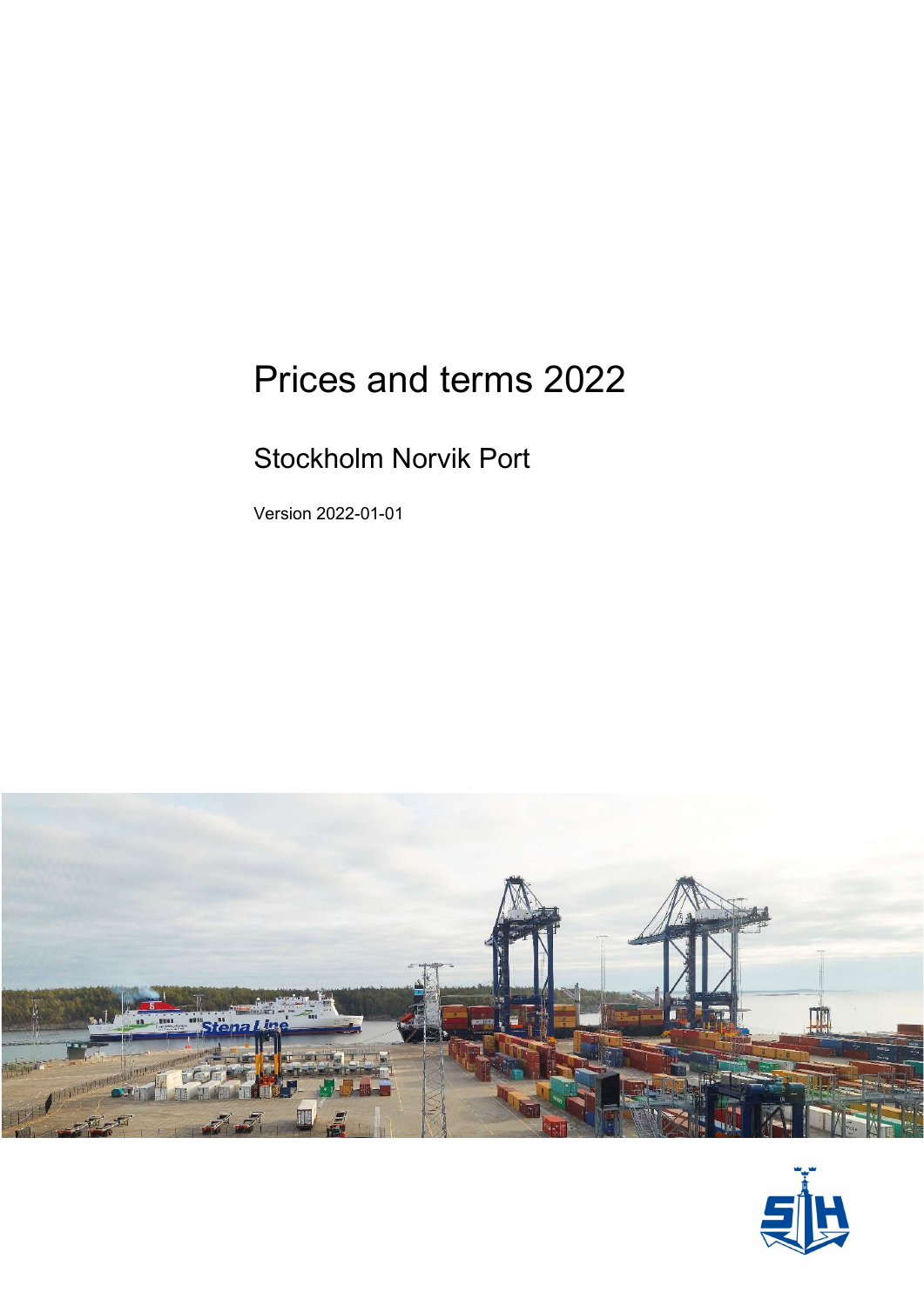## **CONTENTS**

| 10 |
|----|
|    |
| 11 |
|    |
| 17 |
|    |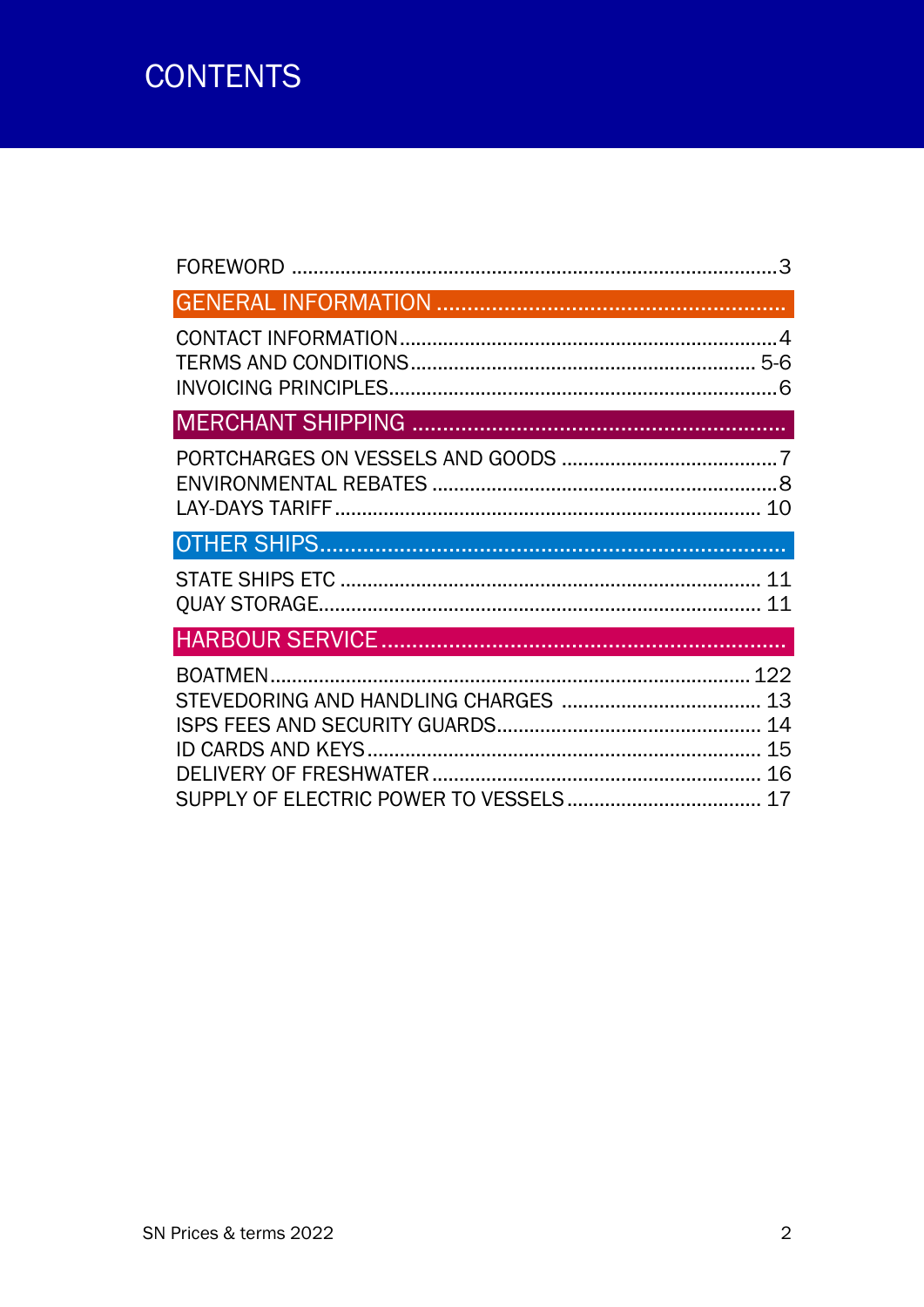### FOREWORD

### COLLABORATION DURING THE PANDEMIC CREATED GOOD PRECONDITIONS FOR SHIPPING IN THE STOCKHOLM REGION

The past two years have been unlike anything we have previously experienced. Everyone in shipping has been impacted by the pandemic in one way or another. This has both been challenging and has brought us closer together.

The way we have worked together is something I want to highlight. Thanks to good, close dialogue with you, our customers, both about long-term strategies and rapid changes of operative procedures, we have together created the best possible preconditions for sustainable transport in the Baltic Sea and the Stockholm Region.

Many thanks for such good collaboration on a daily basis, throughout the pandemic, and our mutual belief in the positive future development of shipping.

Yours sincerely



 Thomas Andersson, Ports of Stockholm **Managing Director** 

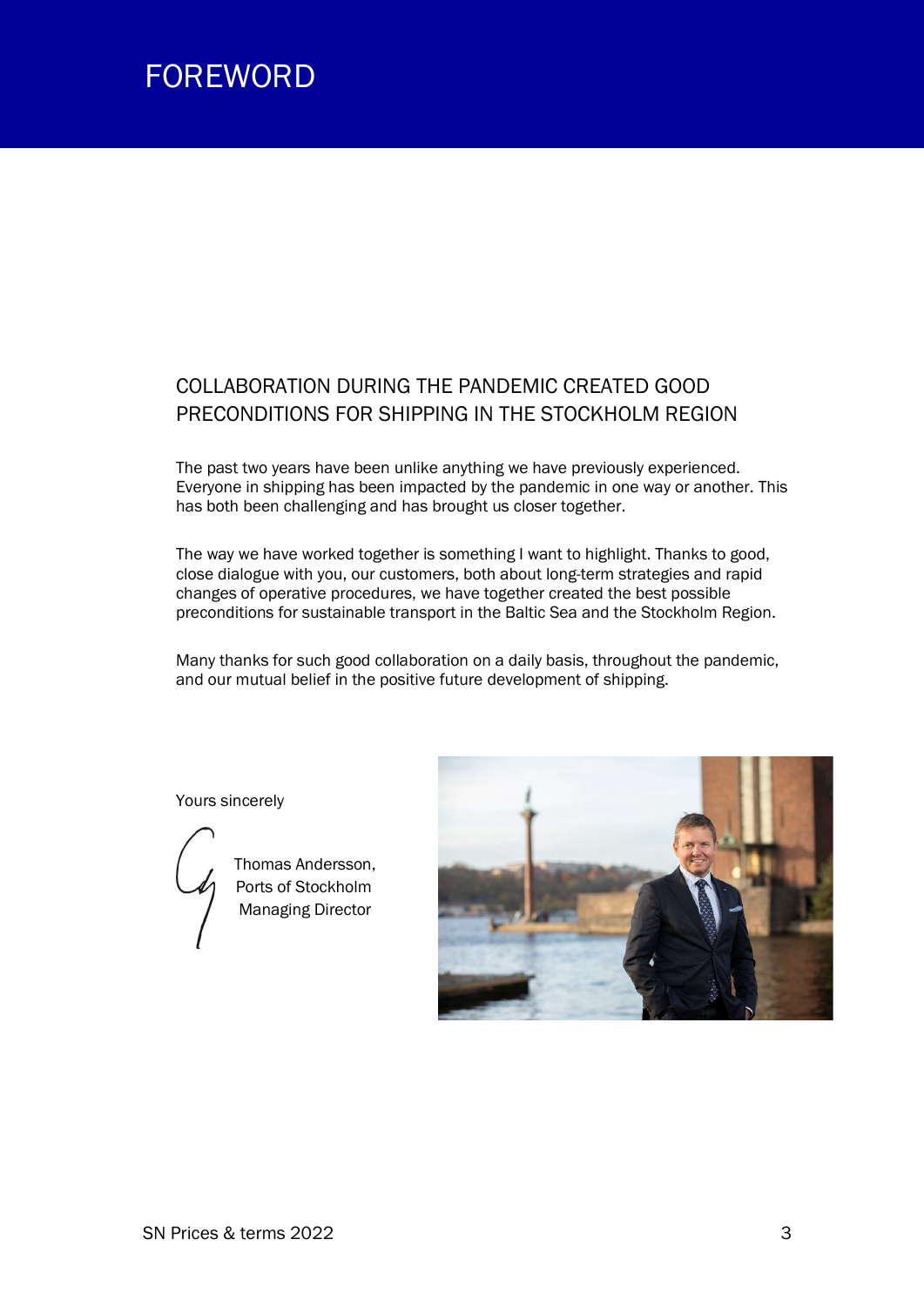### GENERAL INFORMATION

#### CONTACT

PORT AND TRAFFIC CONTROL, BTC Vessel notification, port services Tel +46 (0)8-670 28 10 btc@portsofstockholm.com

#### PORTS OF STOCKHOLM/STEVEDORING AND RORO TERMINAL

OPERATIONS MANAGER DEPUTY OPERATIONS MANAGER Roger Backlund **Per Axelsson** Tel +46 (0)8-670 28 31 Tel +46 (0)8-670 29 32 Mobile +46 (0)70-770 28 31 Mobile +46 (0)70-770 29 32 roger.backlund@portsofstockholm.com per.axelsson@portsofstockholm.com

#### CONTAINERTERMINAL – HUTCHISON PORTS SWEDEN

GATE SHIP PLANNING Tel +46 (0)8-121 690 75 Tel +46 (0)8-121 690 76 gate.ctn@hutchisonportsstockholm.se ship.ctn@hutchisonportsstockholm.se

OPERATIONS MANAGER FINANCE Ellen Thelin Tel +46 (0)760-230 500 Tel +46 (0)8-121 690 77 thelin.ellen@hutchisonportsstockholm.se

commercial.ctn@hutchisonportsstockholm.

se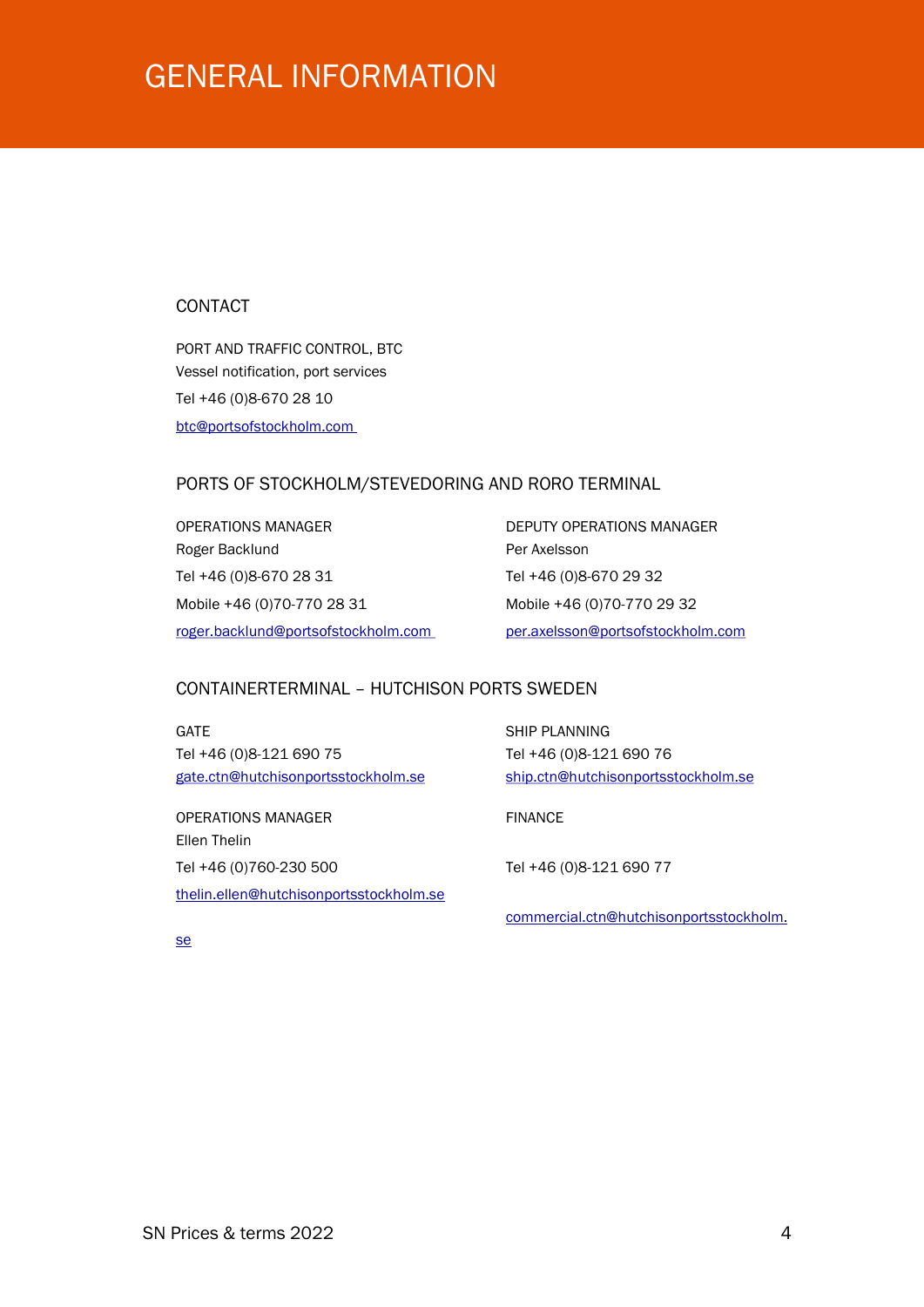

#### GENERAL TERMS AND CONDITIONS

Ports of Stockholm has operations in Kapellskär, Stockholm and Nynäshamn and annually issues 5 price lists;

- Price List for International Cruise Liners (in accordance with Swedish Maritime Administration regulations, SJÖFS 2019:3, 8 §)
- Price List for the Port of Kapellskär
- Price List for the Port of Stockholm
- Price List for the Port of Nynäshamn
- Pricelist Stockholm Norvik Port

All prices stated are valid from 1 January until further notice, however at the latest until 31 December in the year of issue. Ports of Stockholm reserves the right to revise price lists at any time, and current price lists are always available on Ports of Stockholm's website, http://www.portsofstockholm.com.

According to Swedish Maritime Administration regulations (SJÖFS 2013:4) the Port of Stockholm, Port of Kapellskär and Port of Nynäshamn are classed as public ports. In accordance with Swedish Law (1981:655) governing certain tariffs at public ports, Ports of Stockholm has the right to charge dues if quays, jetties or similar facilities within the port area that belong to the port owner have been called at or utilised.

Harbour dues, according to a fixed rate as set out in this price list, or according to special agreements, are payable for vessels calling at or leaving public port areas and for goods, passengers and vehicles accompanying these vessels.

For comprehensive details of terms and conditions please refer to Ports of Stockholm's Port Regulations and Ordinance information, which is available on Ports of Stockholm's website, http://www.portsofstockholm.com.

Invoicing of harbour dues according to this price list occurs after the vessel's application, which the vessel's master, ship owner or representative for any of these shall submit in accordance with Ports of Stockholm's Port Regulations and Ordinance instructions.

When the vessel is exempt from the obligation of submitting a vessel application, the vessel's master shall submit to Ports of Stockholm the data necessary to establish the amount of the harbour dues. Special regulations apply to vessels with permanently allocated berths. Information about the goods loaded or unloaded shall be submitted to Ports of Stockholm four (4) days at the latest after the completed loading or unloading. Ports of Stockholm is entitled to demand provision of any information necessary to satisfy the requirements of Swedish Authorities, or information necessary to establish the amount of harbour dues, or to satisfy other needs of Ports of Stockholm for information, such as to facilitate logistics planning.

Harbour dues charged according to GT (Gross Tonnage) are based on GT in accordance with Lloyd's Register (1969 measurement regulations), or alternatively the submitted Tonnage Certificate.

Harbour dues charged by the day are based on a time period beginning and ending 00:00 – 24.00, unless otherwise stated.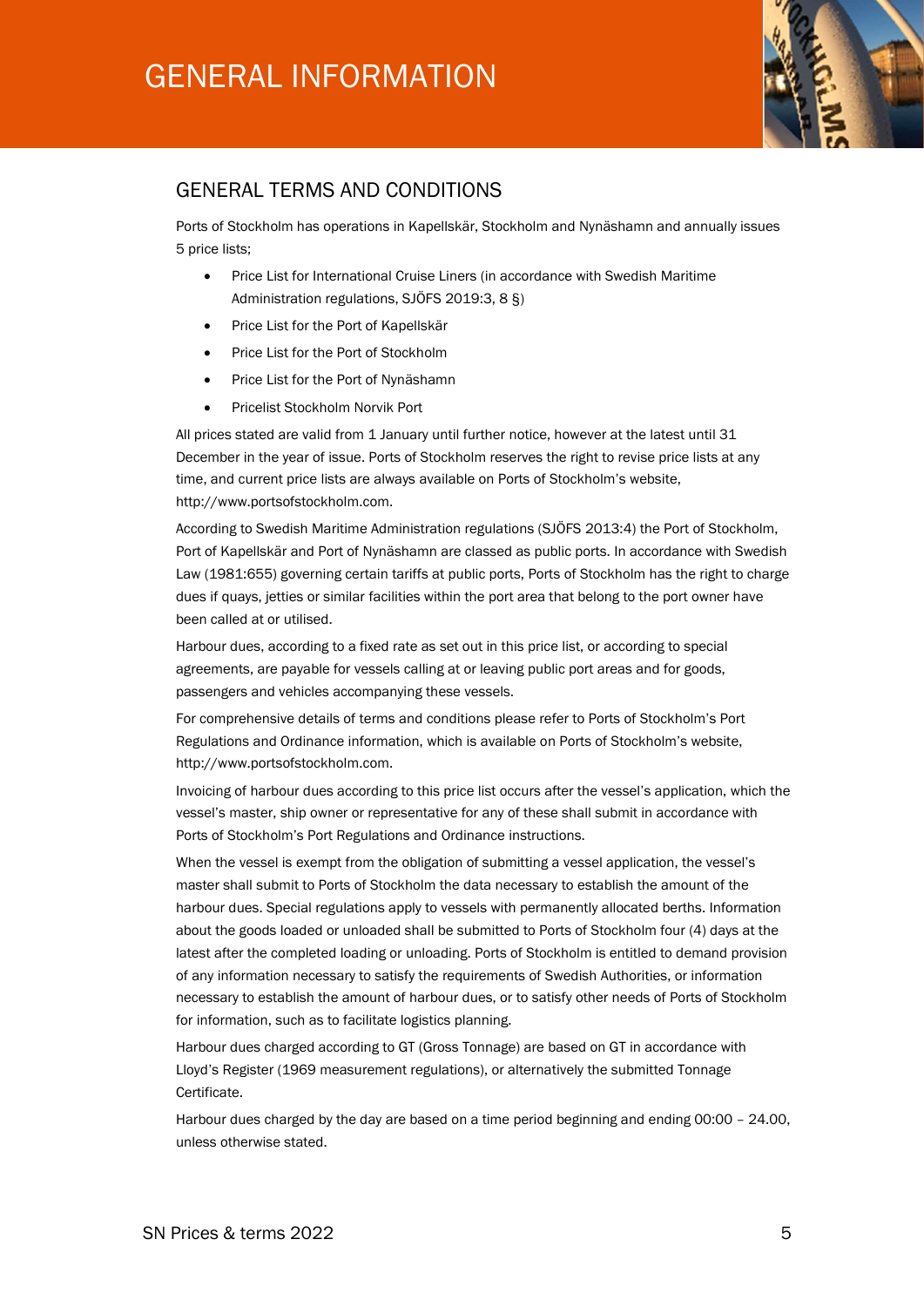### GENERAL INFORMATION

In the event that Swedish Authorities decree that special tariff provisions shall be levied for the vessels of specific nations or for specific types of vessels, these provisions will apply unreservedly.

Ports of Stockholm's port facilities are approved by the Swedish Transport Agency as compliant with maritime and port security legislation. This means that various types of security measures are implemented depending on the prevailing security threat level. Ports of Stockholm may agree specific contracts with shipping companies/other companies using the port facilities regarding security measures for security threat level 1, and how such measures shall be financed. For elevated security threat levels, Ports of Stockholm may implement additional security fees, based on the actual costs incurred due to the elevated security protection measures. Shipping companies operating year-round scheduled services must agree a specific contract with Ports of Stockholm regarding maritime and port security.

Ports of Stockholm is a member of the Ports of Sweden organisation and implements Ports of Sweden General Conditions 1989 for terminal operations.

This price list is issued in Swedish with an English translation. In the event of inconsistencies between the Swedish and English versions, the Swedish version shall prevail.

#### INVOICING PRINCIPLES

The invoiced amount is rounded-up to the nearest whole Swedish Crown (SEK).

Invoiced amounts must be paid to Ports of Stockholm 20 days at the latest after the date of invoice, unless otherwise agreed. In the event of late payment, a statutory interest rate will be debited in accordance with Swedish Law (SFS 1975:635). A remuneration fee for issuing a written reminder will be debited in each instance in accordance with Swedish legislation governing the remuneration of collection expenses (SFS 1981:739).

VAT will be added on all charges in accordance with Swedish law, unless the business or the vessel is exempt from VAT or it is otherwise stated that the prices include VAT.

Requirements for advance payment may apply.

As part of Ports of Stockholm's effort to minimise environmental effects, invoices may be issued by email. Please send your company name, customer number and email address to debitering@stockholmshamnar.se. Invoices will then be sent to the stated email address.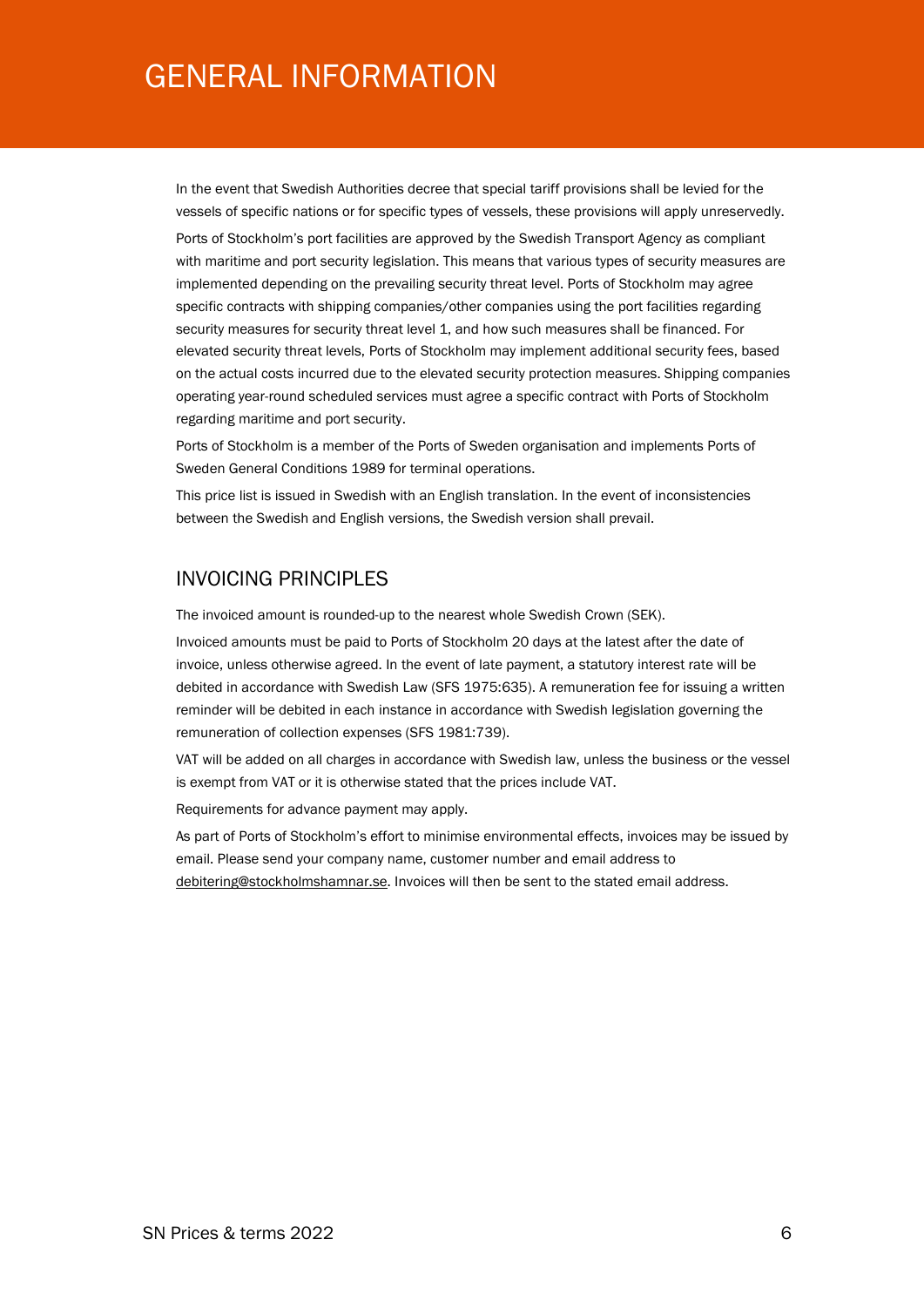

### VESSEL DUES

| <b>Tariff</b> | Description    | Price/unit     |
|---------------|----------------|----------------|
| Basic fee *1  |                | 4,28 SEK/GT    |
|               | Minimum charge | 2 140 SEK/call |
|               |                |                |
|               |                |                |

ISPS-fees \*<sup>2</sup> See Harbourservice, Establishment of temporary perimeter protection and Security Guards

### CARGO DUES

| Tariff *3 | Goods                          | <b>Description</b> | Price/unit        |
|-----------|--------------------------------|--------------------|-------------------|
| Other     | Loaded container < 40' $*4$    |                    | 273,00 SEK/cont   |
|           | Loaded container $\geq$ 40' *4 |                    | 351,00 SEK/cont   |
|           | Passenger fee *5               |                    | 20,40 SEK/pax     |
|           | Vehicle fee *6                 | Private car        | 27,03 SEK/vehicle |
|           |                                | Cargo vehicle      | 21,44 SEK/Im      |
|           |                                | <b>Bus</b>         | 47,20 SEK/vehicle |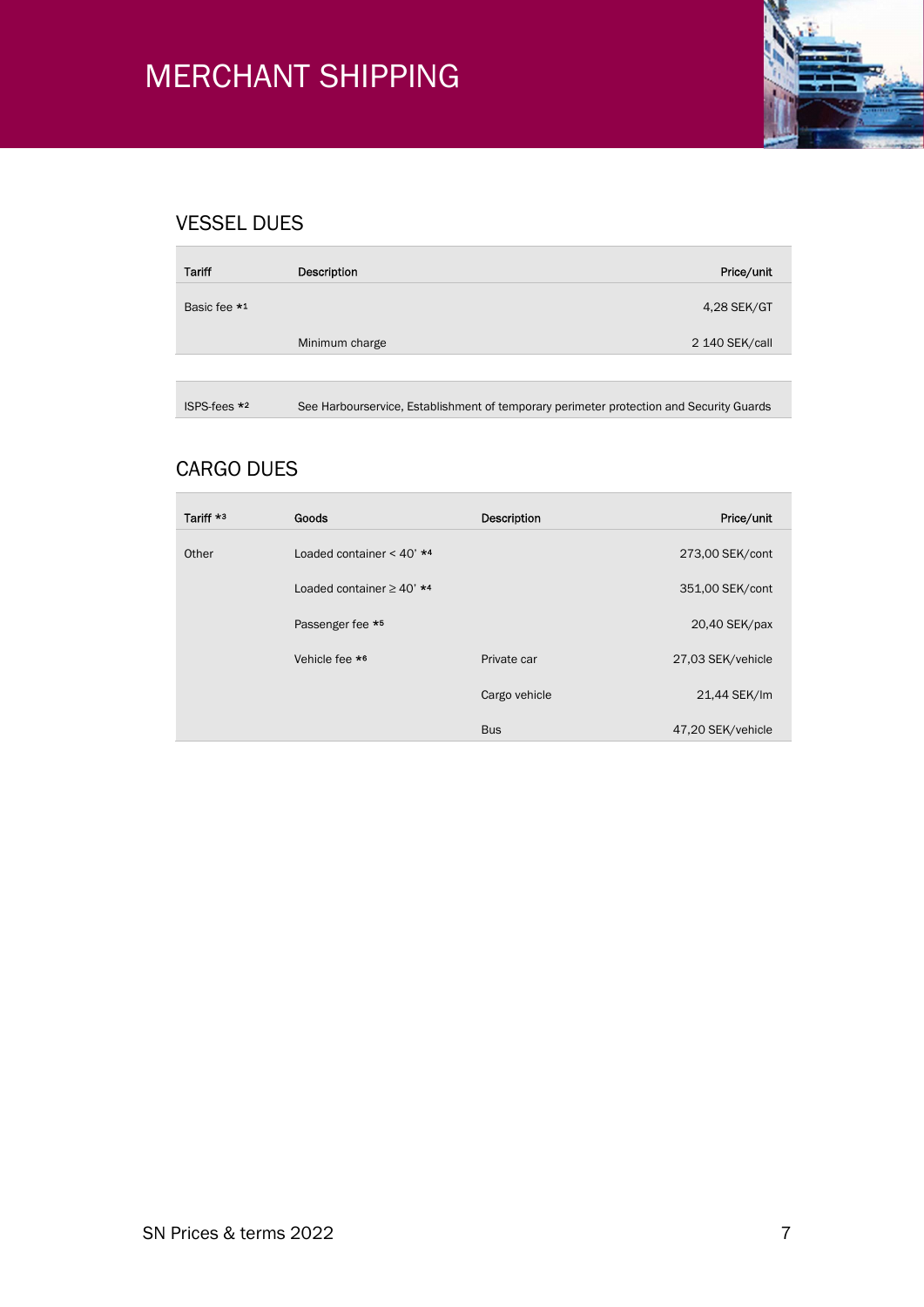### ENVIRONMENTAL REBATES

| CSI (SOx, NOx och CO <sub>2</sub> ) or ESI $*7$ |              |                |  |
|-------------------------------------------------|--------------|----------------|--|
| <b>CSI</b>                                      | <b>ESI</b>   |                |  |
| points                                          | points       | Rabate/unit    |  |
| 45 - 47,9p                                      | $50 - 52,9p$ | $-0.01$ SEK/GT |  |
| 48 - 50,9p                                      | $53 - 55,9p$ | $-0.02$ SEK/GT |  |
| $51 - 53,9p$                                    | 56 - 59,9p   | $-0.03$ SEK/GT |  |
| 54 - 56,9p                                      | $60 - 62,9p$ | $-0.04$ SEK/GT |  |
| 57 - 59,9p                                      | $63 - 66,9p$ | $-0.05$ SEK/GT |  |
| $60 - 62,9p$                                    | 67 - 69,9p   | $-0,06$ SEK/GT |  |
| $63 - 65,9p$                                    | 70 - 72,9p   | $-0.07$ SEK/GT |  |
| 66 - 68,9p                                      | 73 - 76,9p   | $-0.08$ SEK/GT |  |
| 69 - 71,9p                                      | 77 - 79,9p   | $-0.09$ SEK/GT |  |
| 72 - 74,9p                                      | $80 - 82,9p$ | $-0,10$ SEK/GT |  |
| 75 - 77,9p                                      | $83 - 86,9p$ | $-0,14$ SEK/GT |  |
| 78 - 80,9p                                      | 87 - 89,9p   | $-0,15$ SEK/GT |  |
| 81 - 83,9p                                      | $90 - 92,9p$ | $-0,16$ SEK/GT |  |
| 84 - 86,9p                                      | $93 - 96,9p$ | $-0,17$ SEK/GT |  |
| 87 - 90,0p                                      | 97 - 100,0p  | $-0,19$ SEK/GT |  |

Electricity connection \*8 -1 000 000 SEK/vessel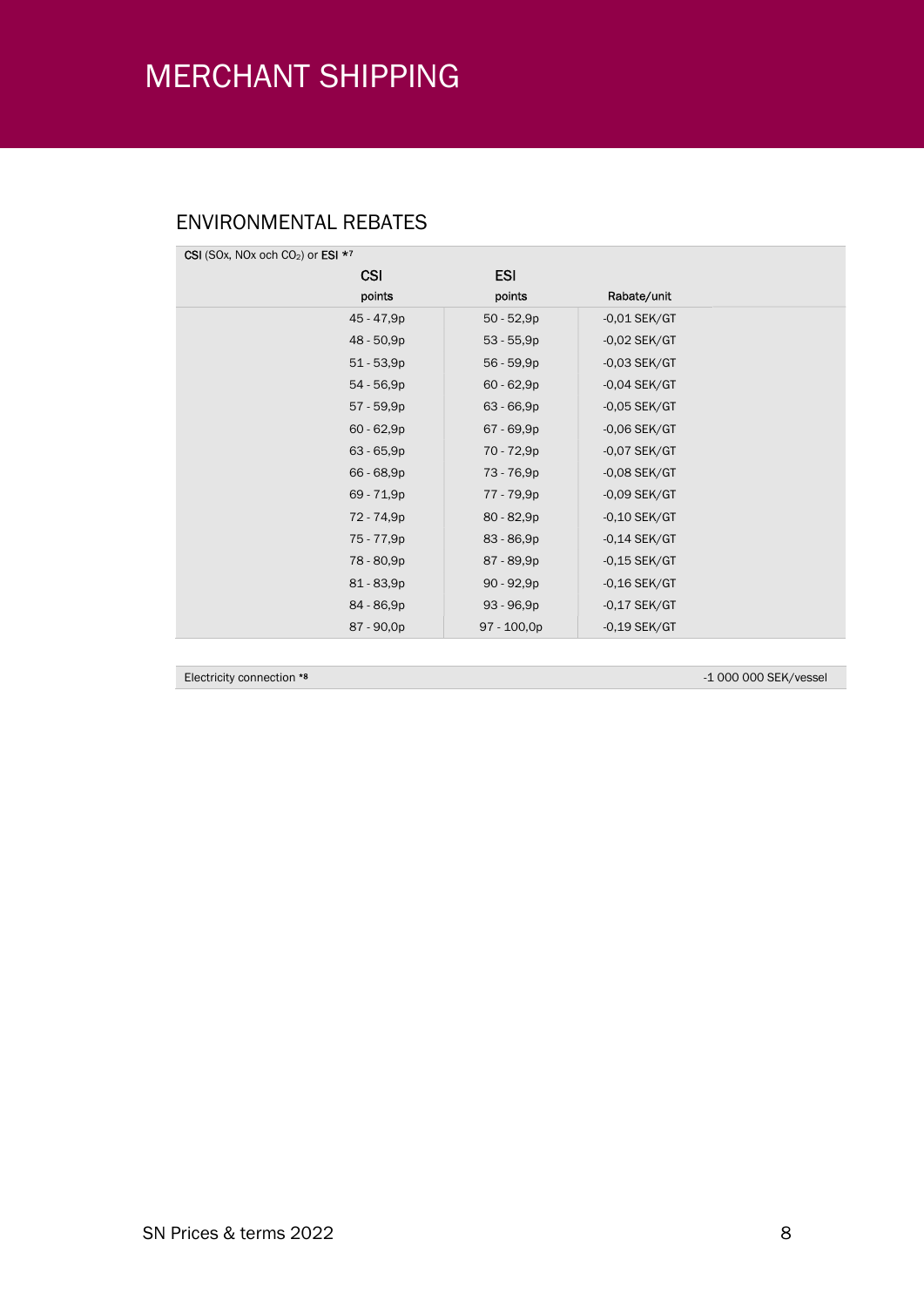\*1 Harbour dues for vessels are levied each time a vessel puts into port. The harbour dues for the vessel include the depositing of waste generated by the vessel in accordance with applicable laws and regulations. If notification has not been made within the prescribed time prior to arrival or other breaches against current regulations, the additional costs incurred can be debited. Vessels with a gross tonnage (GT) below six (6) are exempt from dues. If a vessel calls at the port and uses a dock or pier, which does not belong to the Port of Stockholm, the harbour dues listed above will be reduced. The same discount applies to vessels which are lying at a buoy without calling into berth within the port area. From January 1st, 2012 the fee is always calculated on the GT without regard to possible deduction for segregated ballast tanks and calculated on a minimum of 500 GT. For barges, the vessel dues are calculated on the gross tonnage of the barge excluding tugboat/pusher. For dues that apply for international cruise traffic pursuant to SJÖFS 2017:27, 8 §, refer to the separate price list.

\*2 For vessels covered by IMO port facility security code requirements that berth at quays at which there is normally no security monitoring. See further information at section Harbour Service.

\*<sup>3</sup> Dues on goods are debited for goods that are unloaded or loaded from or onto vessels within the port area. Half of the dues on goods will be levied for goods loaded or unloaded without being moved across a quay or jetty owned by the Port or when lightering is performed at a buoy.

The following conversion factors apply for timber

- Round timber 850 kg/m3, solid volume under bark
- Sawn wood, import, 700 kg/m3, solid volume
- Sawn wood, export, 550 kg/m3, solid volume

Exceptions from dues on goods;

- ship's requisites and provisions,
- containers, platforms or other load carriers of a permanent character intended as a means of transport and which do not make up an independent commodity,
- goods that are unloaded or loaded from or onto a vessel as set out in "State ships"

\*<sup>4</sup> Container fee is applicable for each loaded container loaded and/or discharged.

- \*5 Passenger fee is applicable for each embarking and disembarking passenger.
- \*6 Vehicle fee is applicable for each vehicle in service that accompanies a vessel to or from the port.

\*7 Ports of Stockholm offers environmental rebates for vessels affiliated with either CSI (Clean Shipping Index) or ESI (Environmental Ship Index). For CSI rebate, the index score is calculated as the total sum of the allocated/verified points in the Sox/PM, NOx and CO2 categories. Vessels that are not operating regular liner services must request the rebate when submitting the ship's notification form and for the CSI rebate send a copy of the certificate together with the ship's notification form. Ports of Stockholm also reserves the right to request additional documention supporting the stated ESI score. The rebates stated, are based on the "Basic fee" for vessel dues and in case of any reductions the environmental rebates will be reduced proportionally. In cases where the vessel is affiliated with both CSI and ESI, the the choice of index is at the vesselowner's discretion.

\*<sup>8</sup> Vessels that after 1 January 2015 are refitted to enable connection to the electricity grid at the quayside where such supply is available, fulfil the criteria for Liner Service, spend at least two (2) hours in port per call and connect to the electricity grid while at the quayside, are granted a one (1) million SEK rebate on condition that services operate for a minimum of three (3) years. If the vessel ceases to operate services or no longer fulfils the criteria stated above shall repayment be made proportional to the time deficit that falls short of the three (3) years.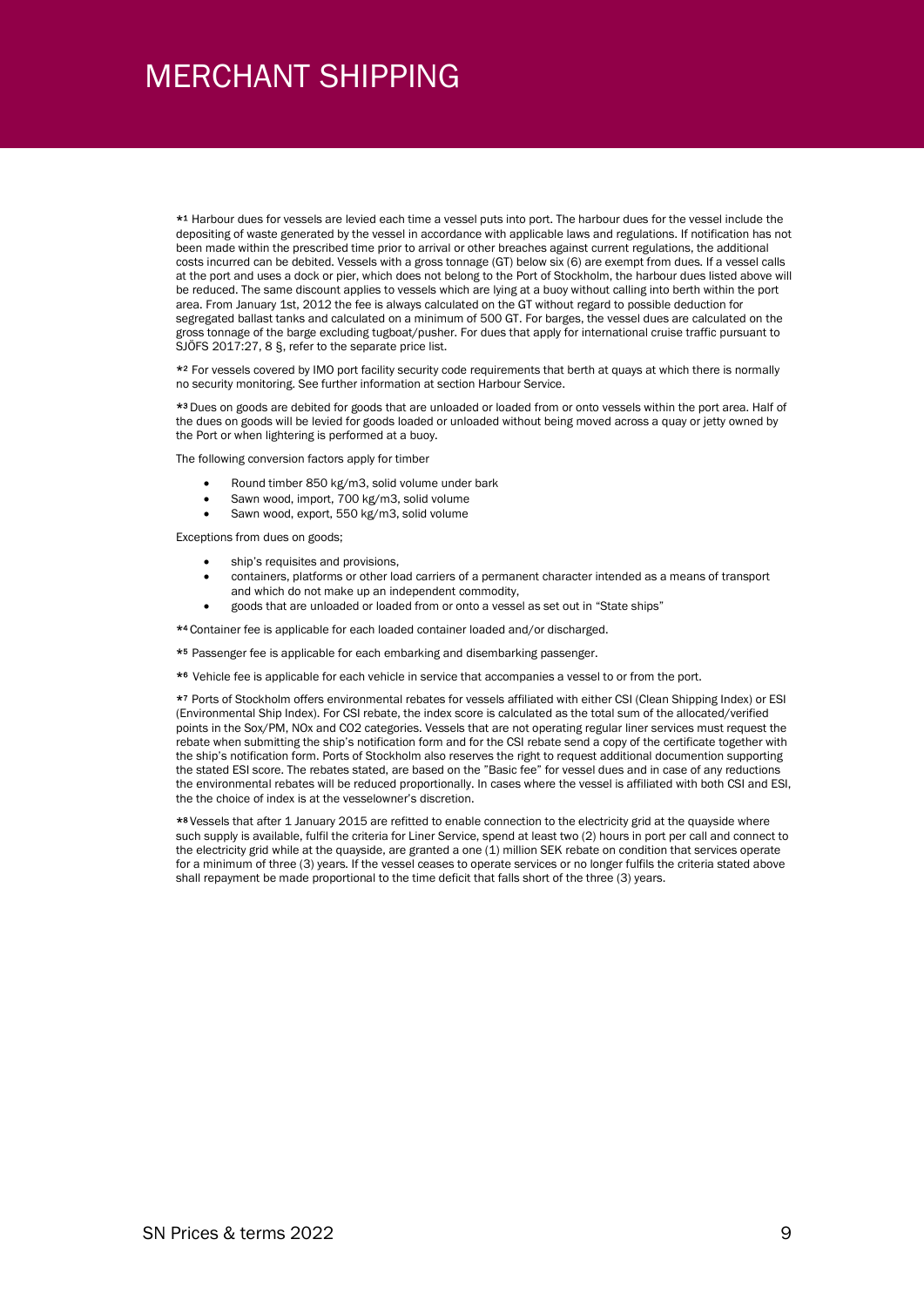### LAY-DAYS TARIFF

A lay-day tariff is applied when a vessel is docked for more than 48 hours at a quay belonging to Ports of Stockholm in total before unloading/loading starts and unloading/loading has been completed. A lay-day tariff is always payable for passenger vessels 48 hours after the vessels has put into port. The lay-day tariff is levied when caused by conditions that the Ports of Stockholm cannot prevail over.

The lay-day tariff is payable per started 48 hour time period and is 25% of the current harbour dues for vessels.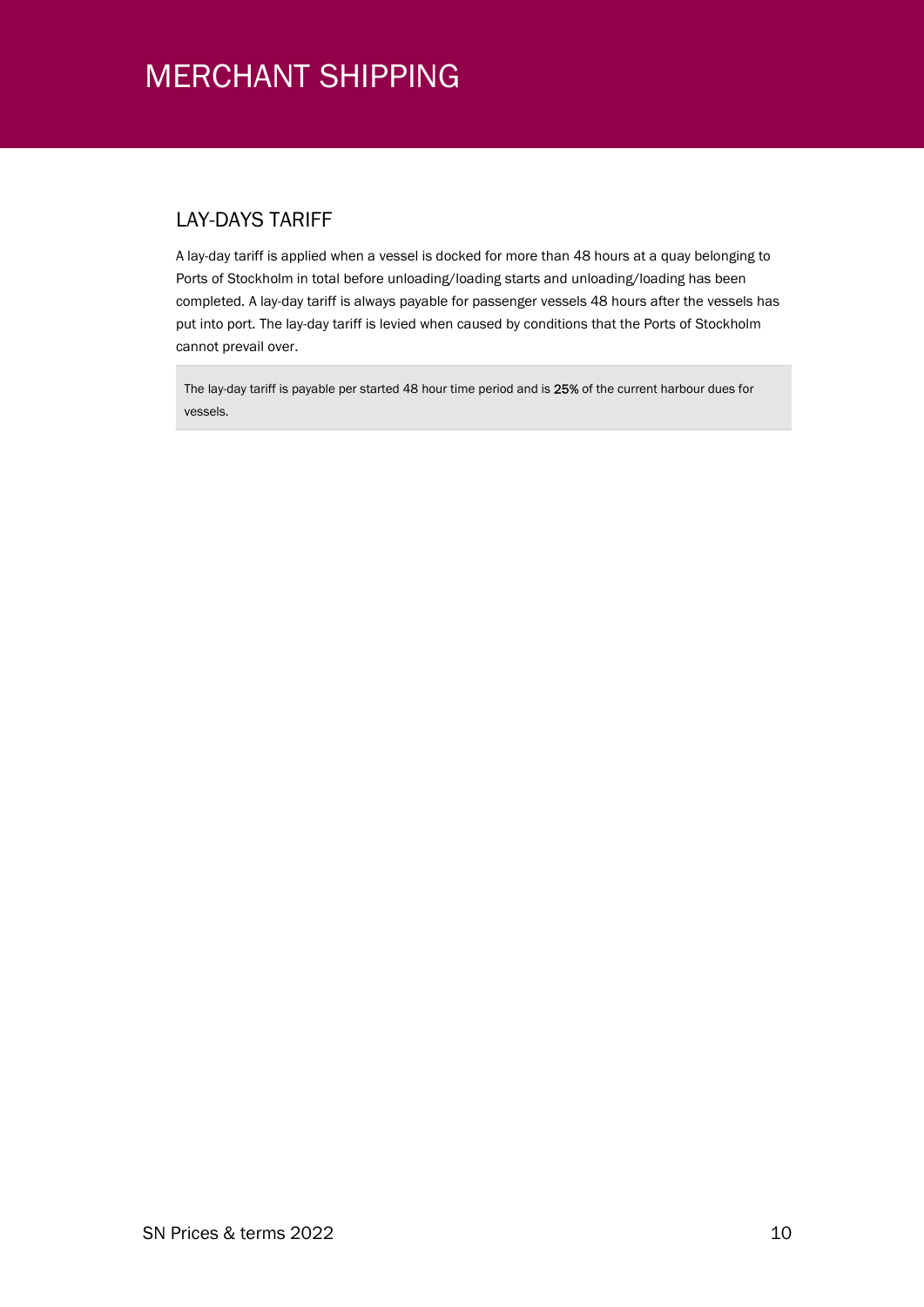### OTHER SHIPS **SHIPS**

#### STATE SHIPS ETC.

Harbour dues are not levied for Naval, Coast Guard, Customs, Sea Rescue, School vessels and vessels belonging to the Swedish Maritime Administration unless the vessels are being used for commercial purposes. Lay-days tariff, as per above will be levied when the port visit exceeds 72 hours and the vessel is not used directly for official duties within the port.

The lay-day tariff is payable per started 48 hour time period and is 25% of the current harbour dues for vessels.

Other services such as ISPS, mooring, delivery of fresh water and electricity, can be found in section harbour service.

#### QUAY STORAGE

Goods/units that will be loaded or has been discharged from ferries/roro vessels in the port will be debited Quay storage fees if left in the port more than 72 hours before loading or 72 hours after discharge. The fees will be debited the ferry/roro liner company which has been or will be shipping the goods. The fees are calculated per initiated 24 hour period.

For storage of other types of cargo or other utilization of Ports of Stockholm portarea please contact btc@stockholmshamnar.se.

|             | 0-72 hours | Max 96 hours                | 96 hours or more*1          |
|-------------|------------|-----------------------------|-----------------------------|
|             |            |                             |                             |
| 0-6 metres  | No charge  | SEK 70,00 per unit and day  | SEK 100,00 per unit and day |
| 6-15 metres | No charge  | SEK 140,00 per unit and day | SEK 200,00 per unit and day |
| 15 - metres | No charge  | SEK 280,00 per unit and day | SEK 400,00 per unit and day |

\* <sup>1</sup> The fee will be levied as from the 4th day.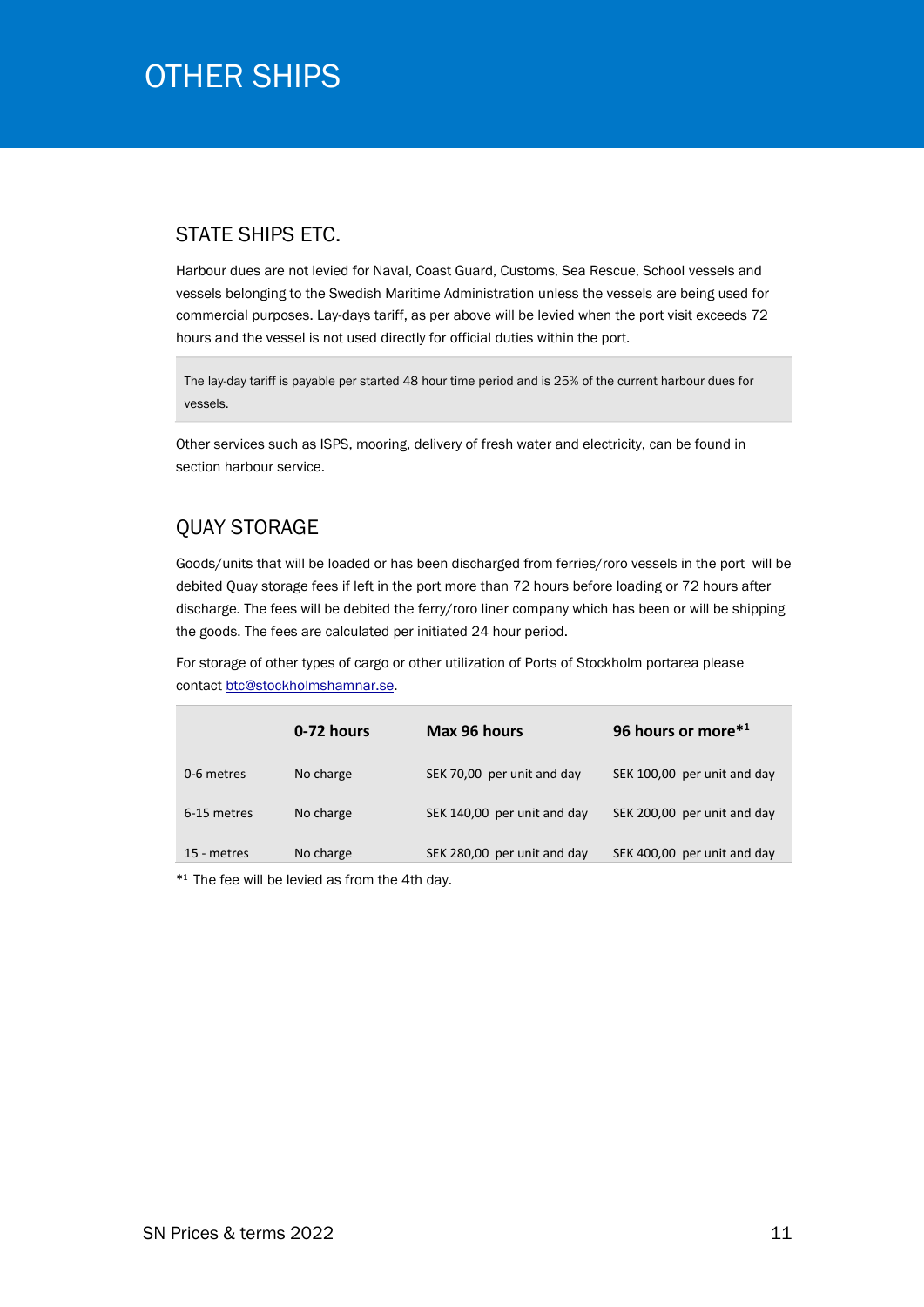

#### BOATMEN AT RORO TERMINAL

This price list applies for mooring/unmooring work. The commission includes 2-4 boatmen according to the safety assessment of Ports of Stockholm. Boatmen in addition to this number will be charged for according to the "Harbour service/stevedoring and handling charges/labor".

|                             | Mooring                            |                                     | <b>Unmooring</b>                       |                               |
|-----------------------------|------------------------------------|-------------------------------------|----------------------------------------|-------------------------------|
| Quay, per assignement       | Vessel length<br><130 metres       | <b>Vessel length</b><br>>130 metres | <b>Vessel length</b><br>$<$ 130 metres | Vessel length<br>> 130 metres |
| Weekdays 07.00-16.00        | 2599 SEK                           | 5 198 SEK                           | 2599 SEK                               | 5 198 SEK                     |
| Weekdays 16.00-07.00        | 3740 SEK                           | <b>7479 SEK</b>                     | 3 740 SEK                              | <b>7 479 SEK</b>              |
| Friday 16:00 - Monday 07:00 | 6 104 SEK                          | <b>12 209 SEK</b>                   | 6 104 SEK                              | 12 209 SEK                    |
| Waitingtime > 30min,        |                                    |                                     |                                        |                               |
| Weekdays 07.00-16.00        |                                    |                                     | 568 SEK/person and initiated hour      |                               |
| Weekdays 16.00-07.00        | 1007 SEK/person and initiated hour |                                     |                                        |                               |
| Friday 16:00 - Monday 07:00 | 1037 SEK/person and initiated hour |                                     |                                        |                               |

1. When warping a vessel along the same quay, only the tariff for mooring will be charged provided one rope is constantly in contact with the quay during the entire operation.

2. Assistance on Easter Saturday, Whit Saturday, Midsummer Eve, Christmas Eve, New Year's Eve and other Swedish holidays will be charged according to the tariff for weekend.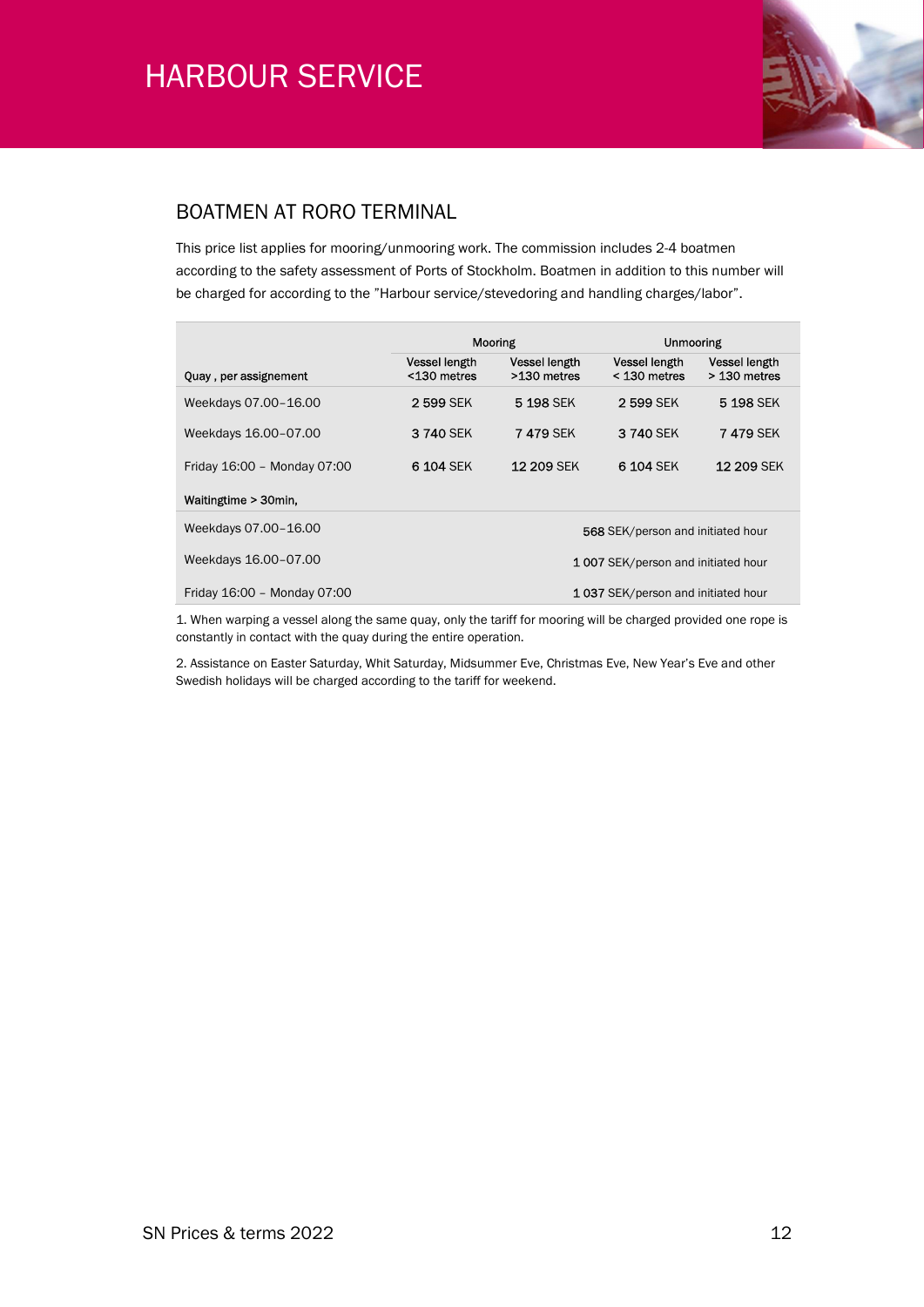### STEVEDORING AND HANDLING CHARGES AT RORO TERMINAL

| Forklift truck, 8 tons          | 797 SEK/initiated hour      |
|---------------------------------|-----------------------------|
| Forklift truck, 12 tons         | 952 SEK/initiated hour      |
| Reachstacker <10 ton            | 764 SEK/lift                |
| Reachstacker <40 ton            | 1 319 SEK/lift              |
| Reachstacker >40 ton            | 2 194 SEK/initiated hour    |
| Containerlift, loaded container | 660 SEK/lift                |
| Containerlift, empty container  | 330 SEK/lift                |
| Stacking mafi                   | 276 SEK/mafi                |
| Stacking flatbed trailer        | 715 SEK/trailer             |
| Storage indoors                 | 93 SEK/square metre and day |
| Storage outdoors                | 29 SEK/square metre and day |
| Labor                           |                             |
| Weekdays 07.00-16.00            | 568 SEK/initiated hour      |
| Weekdays 16.00-07.00            | 1007 SEK/initiated hour     |
| Friday 16.00 - Monday 07.00     | 1037 SEK/initiated hour     |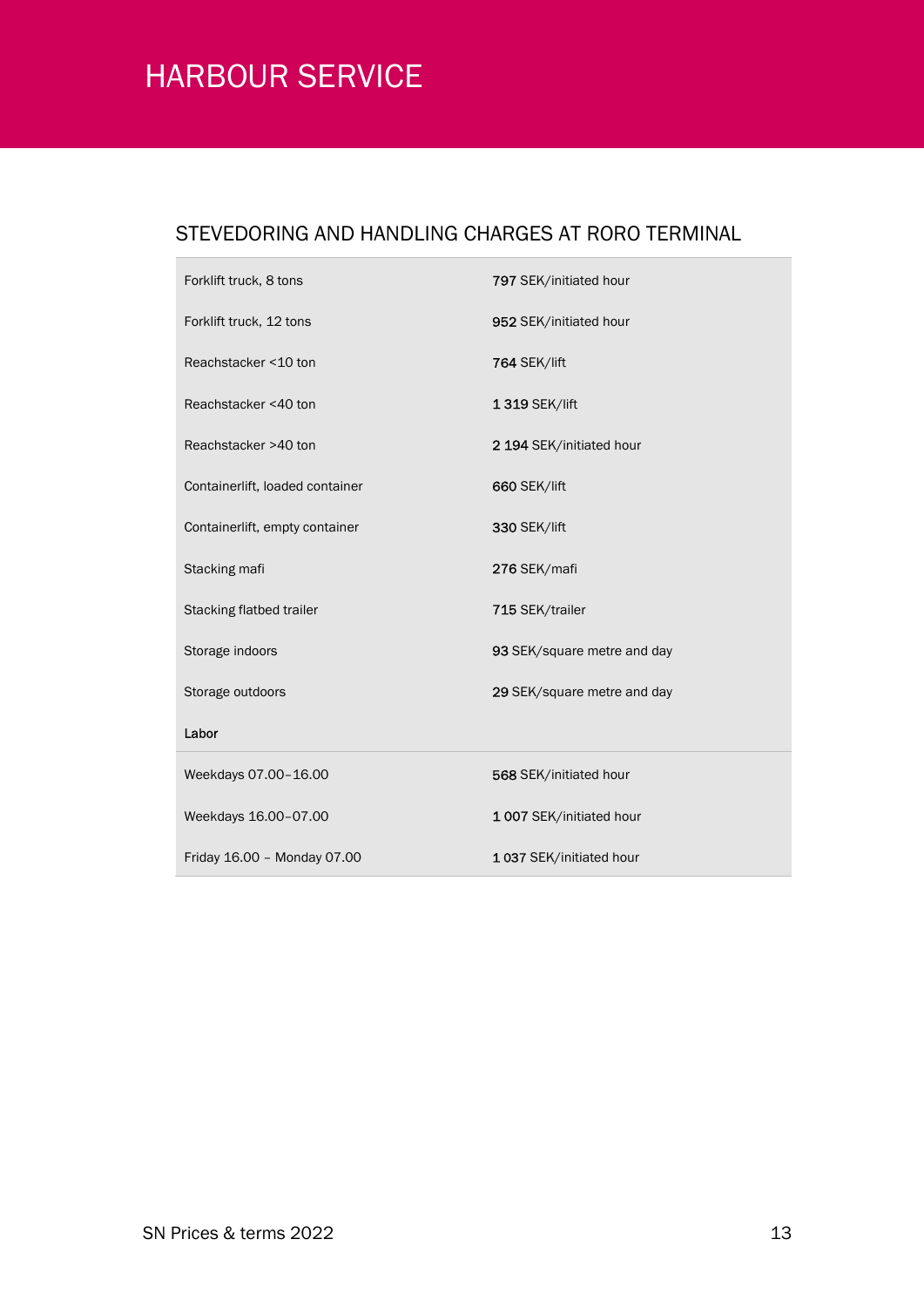#### SECURITY PACKAGE AT THE RORO TERMINAL

Ports of Stockholm offer security services in port including security equipment and personnel. Categories and prices are listed below. This service is mandatory when ship is performing Turn Around. When in need of Explosive Detection Dogs for use within the port facility this has to be ordered via Ports of Stockholm using the Security order form.

| Passenger X-ray*1              | 3826 SEK/package and hour  |
|--------------------------------|----------------------------|
| Baggage $X$ -ray $*2$          | 2 120 SEK/package and hour |
| Additional Security Officers*3 | 494 SEK/officer and hour   |
| Explosive Detection Dogs*4     | 829 SEK/unit and hour      |

\*1 Security checks of passengers and hand luggage which consists of 4 security officers, 1 baggage X-ray, 1 metal arch and 1 handheld detector.

- \*2 Security checks of luggage which consists of 2 security officers and 1 baggage X-ray.
- \*<sup>3</sup> Extra security officers for security duties related to the ISPS code within the port facility.
- \*4 Explosive detection dog with security officer for explosive detection duties within the port facility.

#### TERMS AND CONDITIONS

Security package can be ordered at sakerhet@stockholmshamnar.se.

The order must be completed at least 7 days prior ETA of call.

Minor changes to an order are allowed up to 24 hours prior ETA of call and has to be confirmed by Securitas before approved. Ports of Stockholm has the right to transfer any charges due to large changes or cancellations back to the organization that has completed the order.

A minimum of two hours is always charged per category and occasion. Additional time is charged in whole hours.

All prices excluded VAT.

Prices can only be guaranteed under MARSEC 1.

### ESTABLISHMENT OF TEMPORARY PERIMETER PROTECTION AND SECURITY GUARDS AT THE RORO TERMINAL

For vessels covered by IMO port facility security code requirements that berth at quays at which there is normally no security monitoring, a minimum of one security guard is required for the entire duration of the call. The security guard is ordered via Ports of Stockholm and carries out the work of ensuring maritime security protection in accordance with the International Ship & Port facility Security code (ISPS). Passenger vessels carrying more than 12 passengers are dealt with separately, as a separate assessment is made as to whether additional security monitoring is required.

For vessels (not passenger vessels) covered by IMO port facility security code requirements that berth at ferry quays, Ports of Stockholm has assessed that separate security monitoring is required.

For vessels that are not covered by IMO port facility security code requirements that berth at quays that are covered by IMO port facility security code requirements, Ports of Stockholm has assessed that separate security monitoring is required.

| Fee of provision of security guards when required (min. 4 hours)    | 494 SEK/hour and guard |
|---------------------------------------------------------------------|------------------------|
| Fee for installation of temporary security protection other time    | 6 099 SEK/call         |
| Fee for installation of temporary security protection weekday 07-16 | <b>3 439 SEK/call</b>  |

The time is calculated from 0,5 hours before estimated tima of arrival (eta) until 0,5 hours after the vessels actual departure. The prices and terms are also applicable for other types of security services.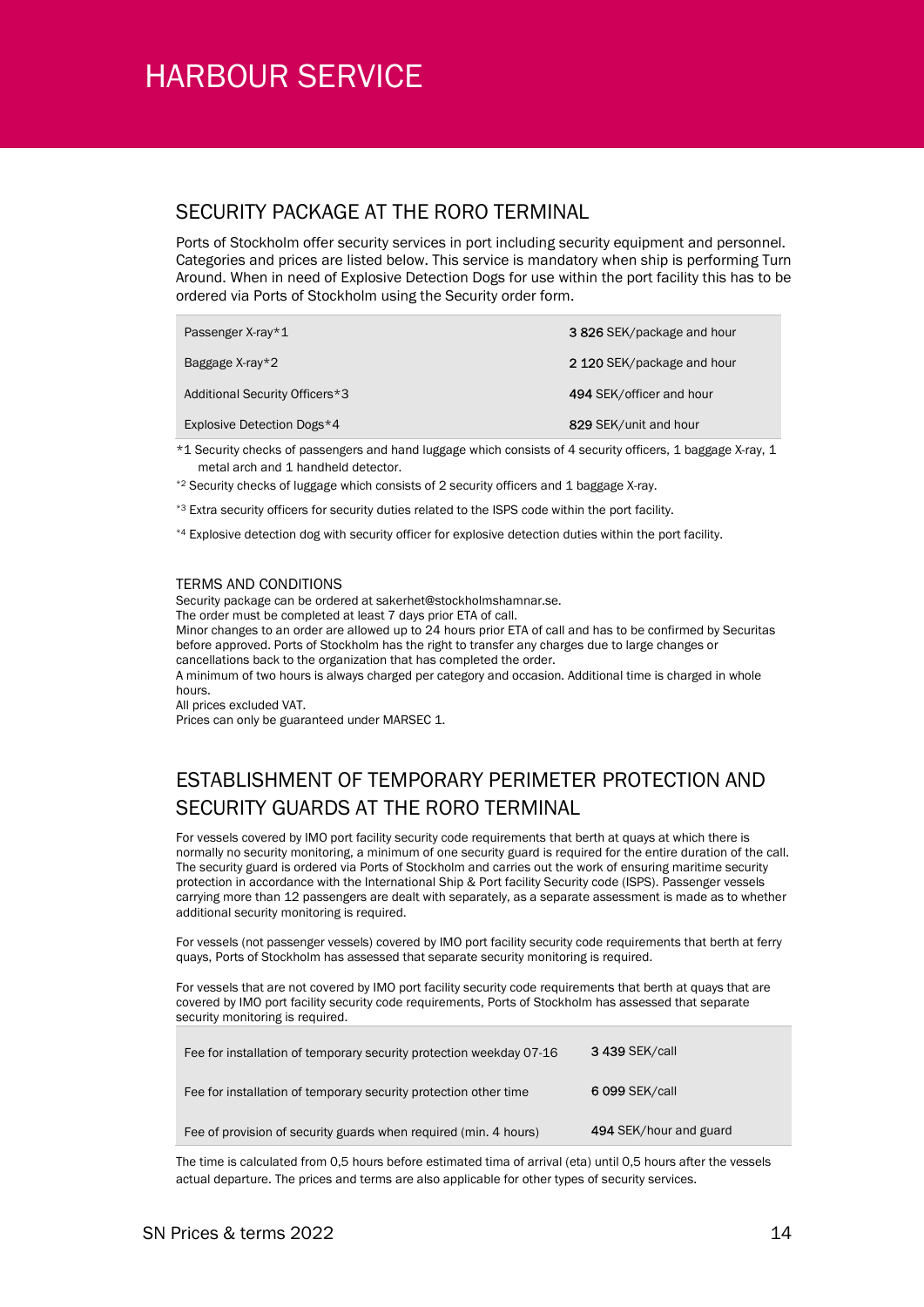#### ID CARDS & KEYS AT THE RORO TERMINAL

In accordance with the regulations of the Swedish Transport Agency regarding ISPS, a competence examination is required for personnel residing within the restricted port area. After the application is approved, the following prices apply for issuing ID-cards. The prices also apply for issuing ID cards for tenants.

| Issuing of Port of Stockholm ID card                     | 322 SEK per ID         |
|----------------------------------------------------------|------------------------|
| Tenants using external cards in the Ports system         | 53 SEK per application |
| Surcharge for issued but not picked up ID card           | 322 SEK per ID         |
| Surcharge for loss of or not returned or damaged ID card | 534 SEK per ID         |

Surcharge at loss of ID card will be debited in addition to the cost of issuing a new ID.

Application above includes registration of user, changes of personal information for the card as well as changes of the security classification for a person or tenant. The cost will be debited yearly in January.

### KEYS AT THE RORO TERMINAL

In case of a lost key(s) or if the key is not returned after an assignement, the same surcharge as for loss of ID card will be debited. Personnel will also be held responsible for any damage or loss as a result fram the loss.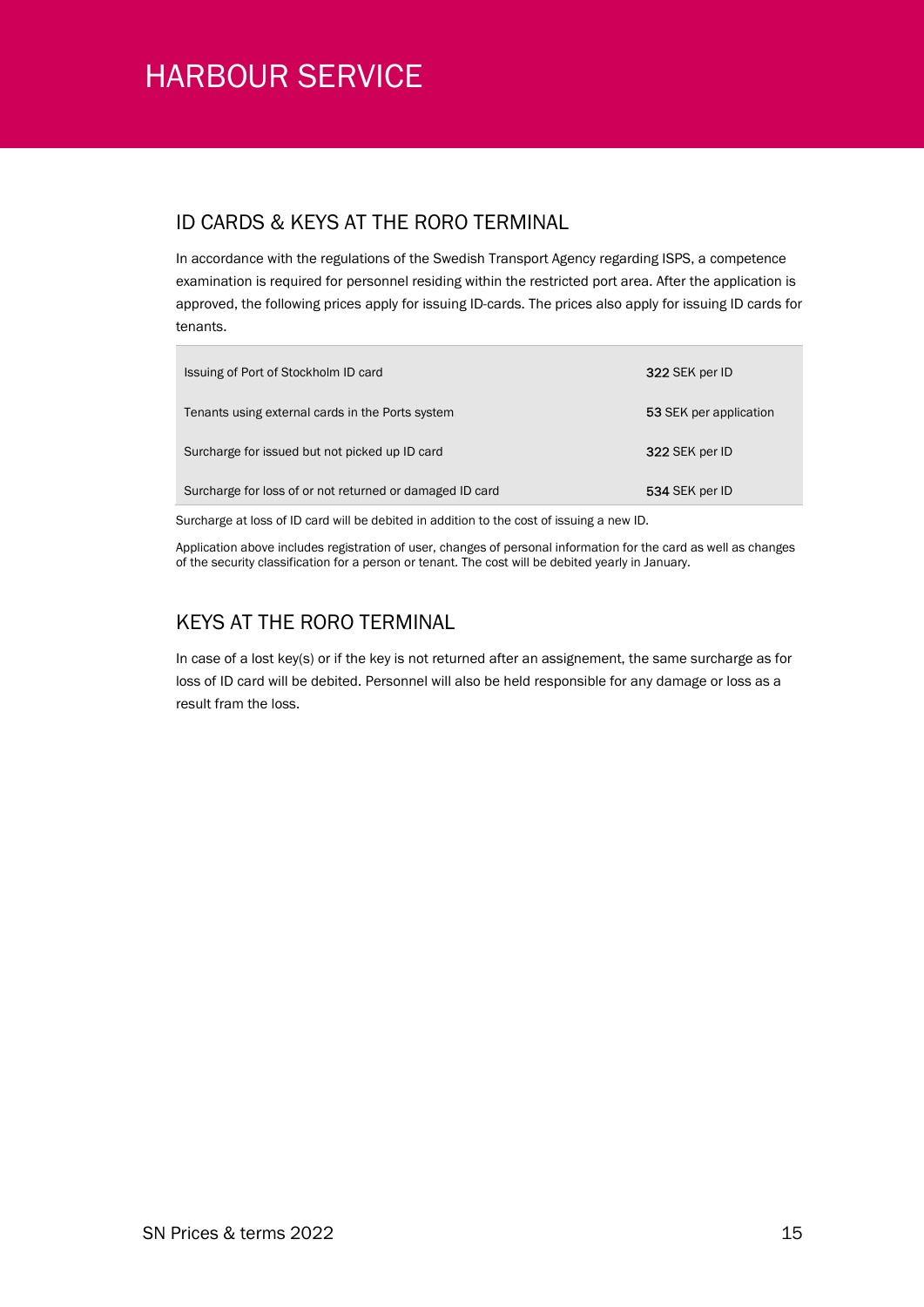#### DELIVERY OF FRESHWATER

The following tariffs apply for vessels that do not have a separate agreement with Ports of Stockholm.

| DELIVERY FROM FIRE HYDRANT                                                                                                                 | <b>PRICE/UNIT</b>                           |
|--------------------------------------------------------------------------------------------------------------------------------------------|---------------------------------------------|
| Price per started m <sup>3</sup>                                                                                                           | $17.61$ SEK/m <sup>3</sup>                  |
| Minimum charge per delivery                                                                                                                | <b>1846 SEK</b>                             |
| Surcharge for delivery outside normal working hours,<br>weekdays 16:00-07:00, weekends and holidays as well as for<br>waitingtime > 30 min | See labor charges under<br>Harbour service. |

The minimum charge also applies when ordered freshwater delivery is cancelled less than 24 hours before arrival.

#### TERMS AND CONDITIONS OF SUPPLY

The customer must follow the instructions provided by the Ports of Stockholm personnel with regard to the supply of water and must also provide the necessary assistance to receive the materials aboard the vessel and ashore.

The customer must ensure that the vessel's water tanks have sufficient venting capacity in relation to the supply capacity and that the tanks and coupled tubing are in such condition that these will not result in damage to the equipment.

The water hydrants may only be used for the customer's own vessel operations.

The key to the water hydrant provided by Ports of Stockholm must be returned when the water supply delivery has been completed. Remuneration for a lost or damaged water hydrant key must be made by the customer in the form of payment of the equivalent cost of ordering and manufacturing a new replacement key. The customer is not allowed to use their own tools or keys to access a water hydrant and must only use the water hydrant with a water hydrant key supplied by Ports of Stockholm.

In each instance the customer must provide information about the volume of the supply in accordance with Ports of Stockholm's instructions. If there is leakage in the customer's facility or in other instance of unusual volume of supply a supplementary fee for the unusual volume of supply may be charged.

During connection, use or other instance the customer is not permitted to cause damage to the water hydrant or other property administered by Ports of Stockholm. Ports of Stockholm accepts no liability for damage incurred by the customer in connection with the supply of fresh water or other instance other than when a Ports of Stockholm employee has been guilty of negligence. Damage compensation in every case is limited to the direct damage only and there is no entitlement to compensation for loss of income or other indirect damage.

The customer is also bound by the corresponding liabilities and limitations that apply to the property owner in accordance with the Nynäshamns kommuns general provisions for use of communal water and drainage facilities in Nynäshamn (Allmänna bestämmelser för brukande av Nynäshamns kommuns allmänna vatten- och avloppsanläggning (ABVA).